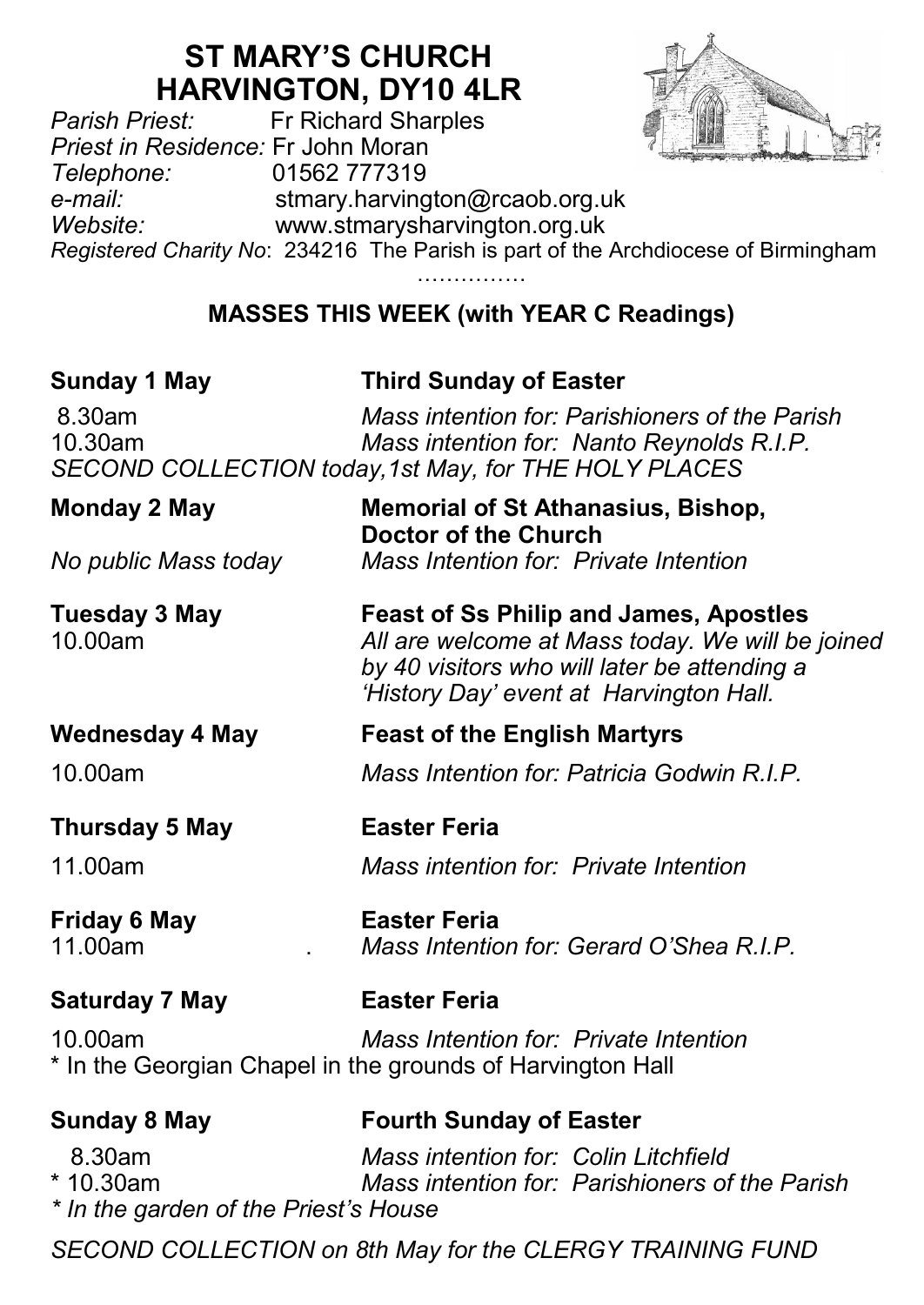**Anniversaries in May:** Rev Samuel Smallman (1613), George Griffin (1919), Anne Mary Hailes (1924), Rev Thomas Bagnall (1973), Rev Joseph Lacy (1978), Harold Sanders (1981), Teresa Fry (1985), Yvonne Beesley (1994), Raymond Doherty (2001), Jennifer Thompson (2002), Robert Hildebrandt (2002), Lynda Frith (2003), Joyce Jordan (2007), Edward Anthony (2007), Alicia Cox (2010), Patricia Godwin (2011). Marjorie Purcell (2014), Caroline Clist (2017).

…………………………………………………………………….

**In your prayers please remember parishioners and friends who are sick:**  Deirdre Brookes, Kathleen Clark, Liz & Lionel Cornish, Bob & Shirley Grant, Jane & Peter Handley, Siward James-Moore, Bernard Millard, John & Ellen Mottram, John & Patricia Newton, Ann Parrish, Clare Saich, Karen Wright.

……………………………………………………



… for all your offerings and donations. They are always gratefully received.  **Contributions to the Parish: 18-25 April**

|  | £60.05 |
|--|--------|
|  |        |

If you would prefer to make regular donations via Direct Debit, forms are available from the table in the porch. Please complete and either hand to Fr John or post through his house letterbox.



**OFFERTORY DONATIONS** are no longer collected in the pews. If you wish to make a donation on **SUNDAYS** please place your offering in the 'bin' on the porch table. On **OTHER DAYS OF THE WEEK** offerings may be placed **in the basket on the sanctuary step in front of the altar.** 

**WELCOME TO ST MARY'S!** 

 Whilst there is no legal requirement to wear a face covering the government suggests: '… that you continue to wear a face covering in crowded and enclosed spaces where you may come into contact with other people you do not normally meet. Social distancing in a place of worship is now a personal choice. People are encouraged to respect other attendees and those working who may wish to adopt a more cautious approach.' www.gov.uk/ guidance/covid-19-guidance-for-the-safe-use-of-places-of-worship

……………………………………………

 If members of the congregation would like to ensure social distancing they may use a 'Please Leave Space' sign (available in the porch) and place it on the seat beside them in their pew.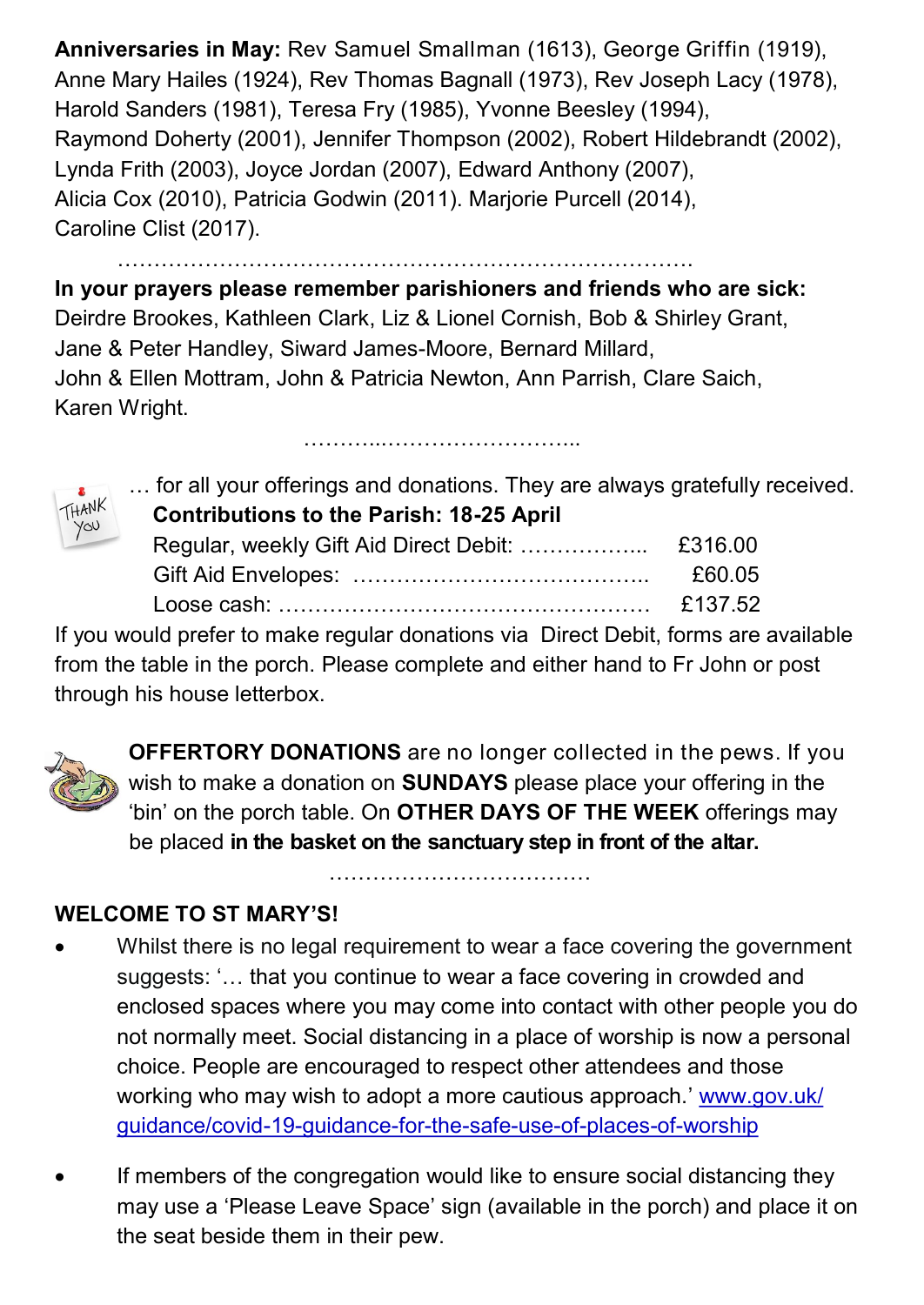

 **VOLUNTEERS** are needed to join one of our Church Cleaning Teams. We are indebted to the generous men and women who clean our church once a week. Their work would be made easier, and less frequent, if more parishioners joined

them. Please consider offering your time and energy to this cause. 'In house training' will be given! Please email the parish office:

stmary.harvington@rcaob.org.uk or leave your contact details with Maggie, Amalia or Audrey after Mass on Sunday.



At long last we are able to make plans for the return of our **Summer Fete** ever popular Summer Fete to be held in the garden of the Priest's House here at St Mary's during the afternoon of

…………………………………………..

**Saturday 25th June.** After a gap of two years since such an event was possible, we need parishioners to volunteer their services once more. Those who have run stalls, organised games, baked, made, collected, served or contributed in any way in the past are asked to step up again please. We warmly encourage anyone who has not been involved before to please join in this year. We would be glad to have new ideas for stalls and attractions as well as keeping some of the tried and tested elements going too. Please email the parish office (stmary.harvington@rcaob.org.uk) to volunteer!

…………………………………………….

The Parish owe a debt of gratitude to two members of our community who have served in official roles for a number of years. **Jean Lloyd** as Safeguarding Officer and **Martin Dawson** as Health and Safety Officer. We thank them most sincerely for undertaking these important roles and in so doing keeping us safe in various ways. Fr Richard has appointed two parishioners to take on these responsibilities from now onward:

### **Valerie Nolan** as **Parish Safeguarding Officer** :

sg.stmary.harvington@rcaob.org.uk

### **Peter Boszko** as **Health and Safety Officer**:

hs.stmary.harvington@rcaob.org.uk In both cases, emails sent to those addresses will be private and not seen by anyone other than the addressees.